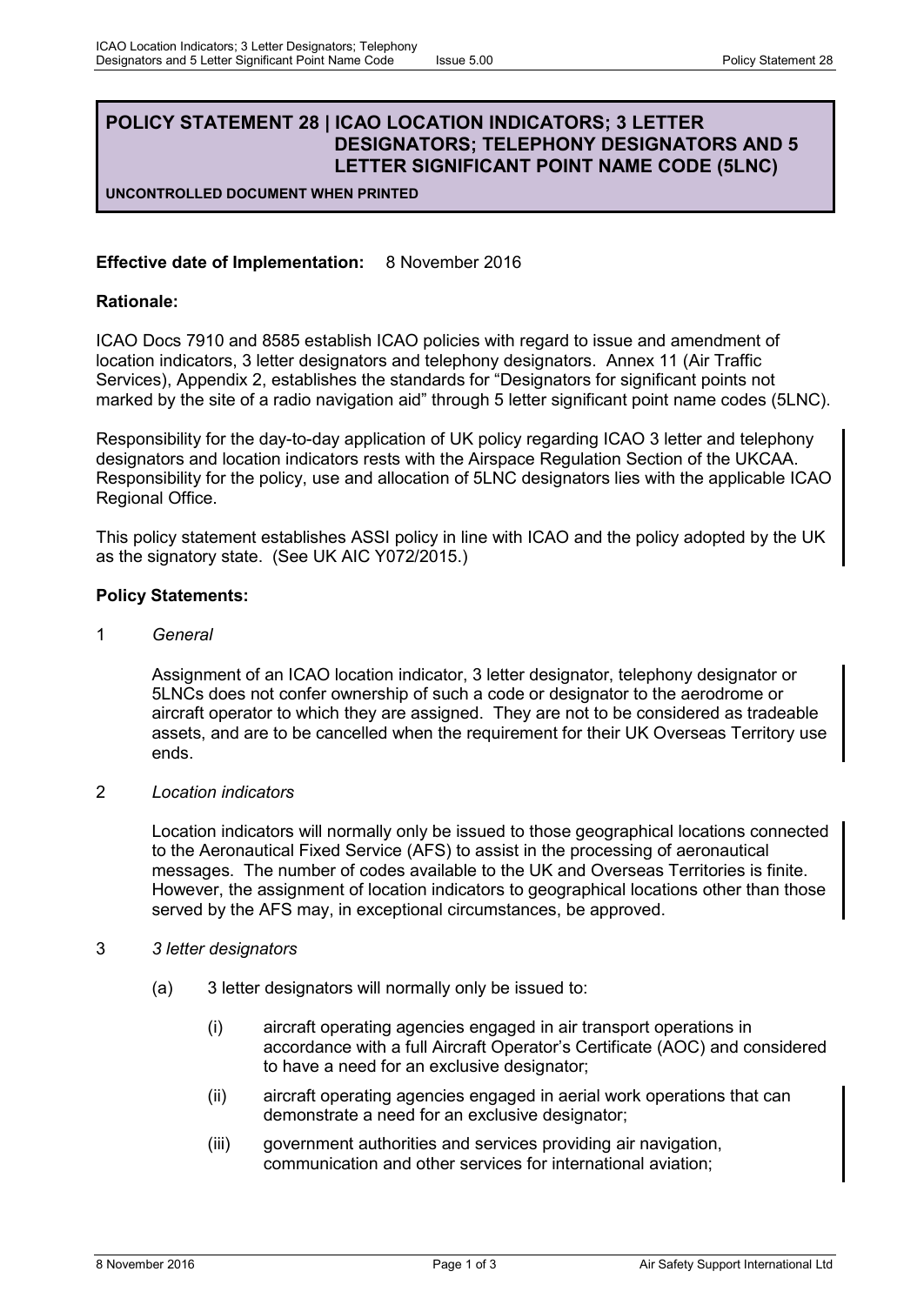- (iv) organisations, other than government organisations, providing services for international civil aviation.
- (b) The assignment of 3 letter designators to aircraft operators other than those listed above may in exceptional circumstances, be approved. **3 letter designators will not under any circumstances be issued to individuals for personal use.**
- (c) These designators should reflect, to the maximum extent practicable, the name of the aircraft operating agency or its telephony designator, or the aeronautical service provided.
- (d) Designators for governmental organisations which provide aviation facilities and services will be allocated in the Y series; those providing air traffic services will be allocated in the Z series (except ZXA-ZXZ). Normally, no more than one 3 letter or telephony designator will be assigned to each aircraft operating agency, aeronautical authority or service.
- (e) To avoid confusion with AFS signals and ATC procedures the following combinations of letters will not be permitted in 3 letter designators: CZ, ZC, NN, QTA, SVC, PAN, SOS. To avoid potential AFTN routing problems, no allocation of aircraft operating agency designators will be included in the Y and Z series; no allocation of 3 letter designators will be included in the Y series and ZAA-ZIZ, ZOA-ZUZ and ZYA-ZZY groups.
- 4 *Telephony Designators:*
	- (a) Telephony designators will normally only be assigned to AOC holders. If a non-AOC holder wishes to have a designator due to exceptional circumstances, the case will be judged on its merits. **Telephony designators will not, under any circumstances, be assigned to individuals for personal use.**
	- (b) Telephony designators may be used as part of the radiotelephony callsign in accordance with ICAO Radiotelephony Procedures (Annex 10, Volume 2) and should resemble, as far as possible, the name of the aircraft operating agency or its function. Ideally, there should be a correlation between the 3 letter designator, the telephony designator and the name of the aircraft operating agency or its function.
	- (c) In order to reduce the length of R/T transmissions, telephony designators should be brief and comprise if possible one word of two or three syllables. It should not exceed two words. The telephony designator should be easily and phonetically pronounceable.
	- (d) The use by aircraft operators of telephony designators relating to an air traffic service unit should be avoided.
- 5. *5 Letter Significant Point Name Codes:*
	- (a) 5LNCs will only be issued to:
		- (i) Government authorities;
		- (ii) Aerodrome Certificate holding organisations responsible for the applicable IFP.